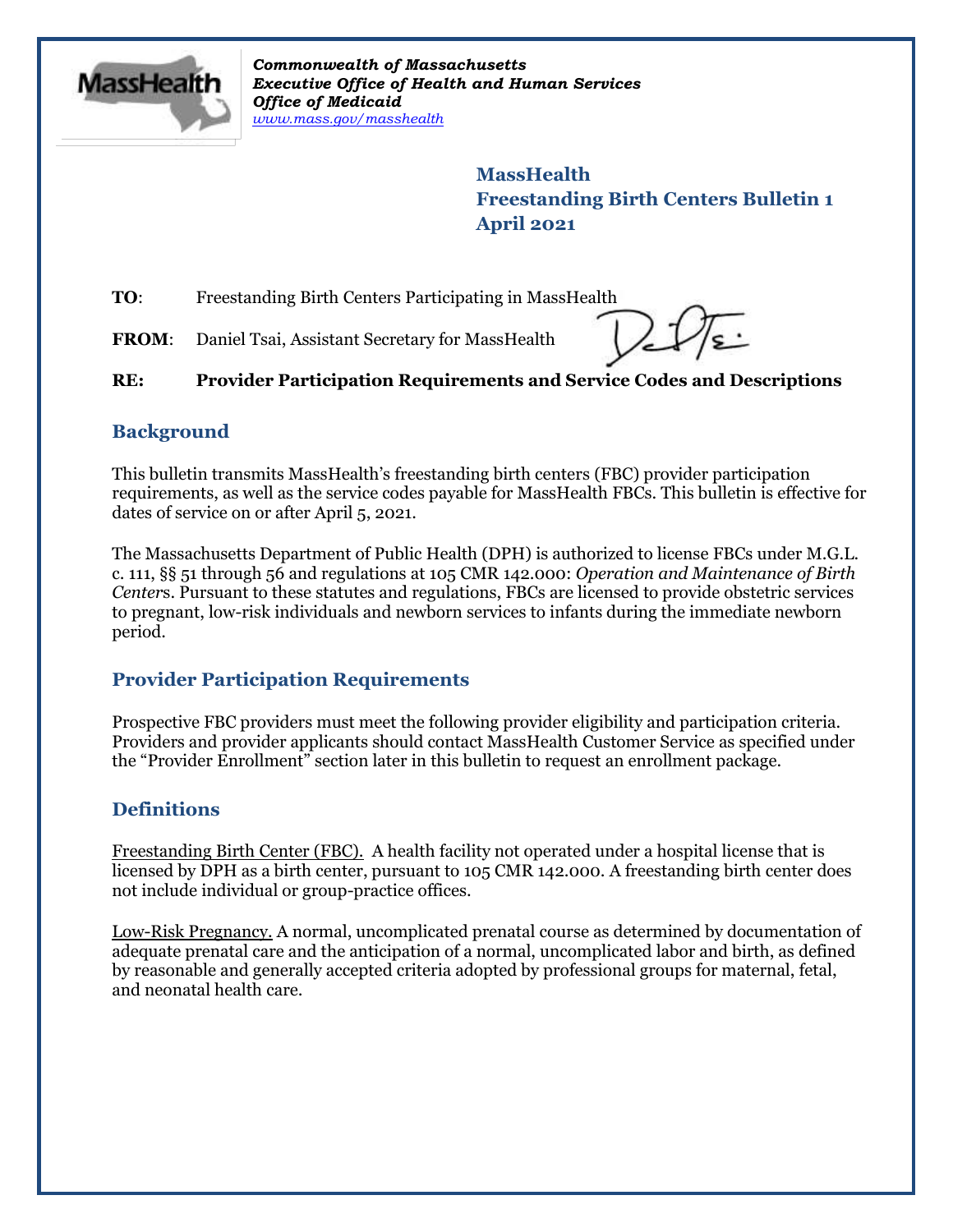# **MassHealth Freestanding Birth Centers Bulletin 1 April 2021 Page 2 of 4**

## **Eligibility Criteria**

To be eligible for participation as a MassHealth FBC provider, the applicant must meet the MassHealth and DPH requirements specified as follows.

- (1) For each service location, complete and submit the application for enrollment to MassHealth on the form provided for this purpose by MassHealth.
- (2) Be located and legally doing business in the Commonwealth of Massachusetts.
- (3) Operate under an FBC clinic license issued by DPH, in accordance with 105 CMR 142.000.
- (4) Be accredited by the [Commission for the Accreditation of Birth Centers \(CABC\)](http://www.birthcenteraccreditation.org/get-accredited/) by the later of the date of application or April 21, 2022.
- (5) Have a written agreement with a nearby hospital providing obstetrical and newborn services for the transfer of their patients for emergency treatment beyond that provided by the FBC.
- (6) Employ a director who is responsible to the governing body for the operation and maintenance of the center. The director must be a certified nurse-midwife, or an obstetrician or family practitioner with obstetrical privileges in a nearby hospital licensed in Massachusetts or operated by the Commonwealth.

## **Provider Enrollment**

Providers who wish to participate or continue to participate as a MassHealth FBC must complete an enrollment application as prescribed by MassHealth. Applicants should contact MassHealth Customer Service at (800) 841-2900 or by email a[t providersupport@mahealth.net](mailto:providersupport@mahealth.net) to request an enrollment application. One form may be completed to enroll multiple locations.

## **FBC Service Codes**

| <b>Service Code</b> | <b>Service Description</b>                                                                                                                                                                                                                                             |
|---------------------|------------------------------------------------------------------------------------------------------------------------------------------------------------------------------------------------------------------------------------------------------------------------|
| 59400-TC            | Routine obstetric care including antepartum care, vaginal delivery (with or<br>without episiotomy, and/or forceps) and postpartum care (payment for the<br>mother's length of stay for an all-inclusive global facility obstetrical service<br>without use of forceps) |
| 99460-TC            | Initial hospital or birthing center care, per day, for evaluation and<br>management of normal newborn infant (all-inclusive global facility payment<br>for newborn's length of stay)                                                                                   |
| S4005               | Interim labor facility global (labor occurring but not resulting in delivery)<br>(global facility payment for prepartum services when delivery occurs at<br>another facility)                                                                                          |

The following service codes are the only payable codes for MassHealth FBC providers.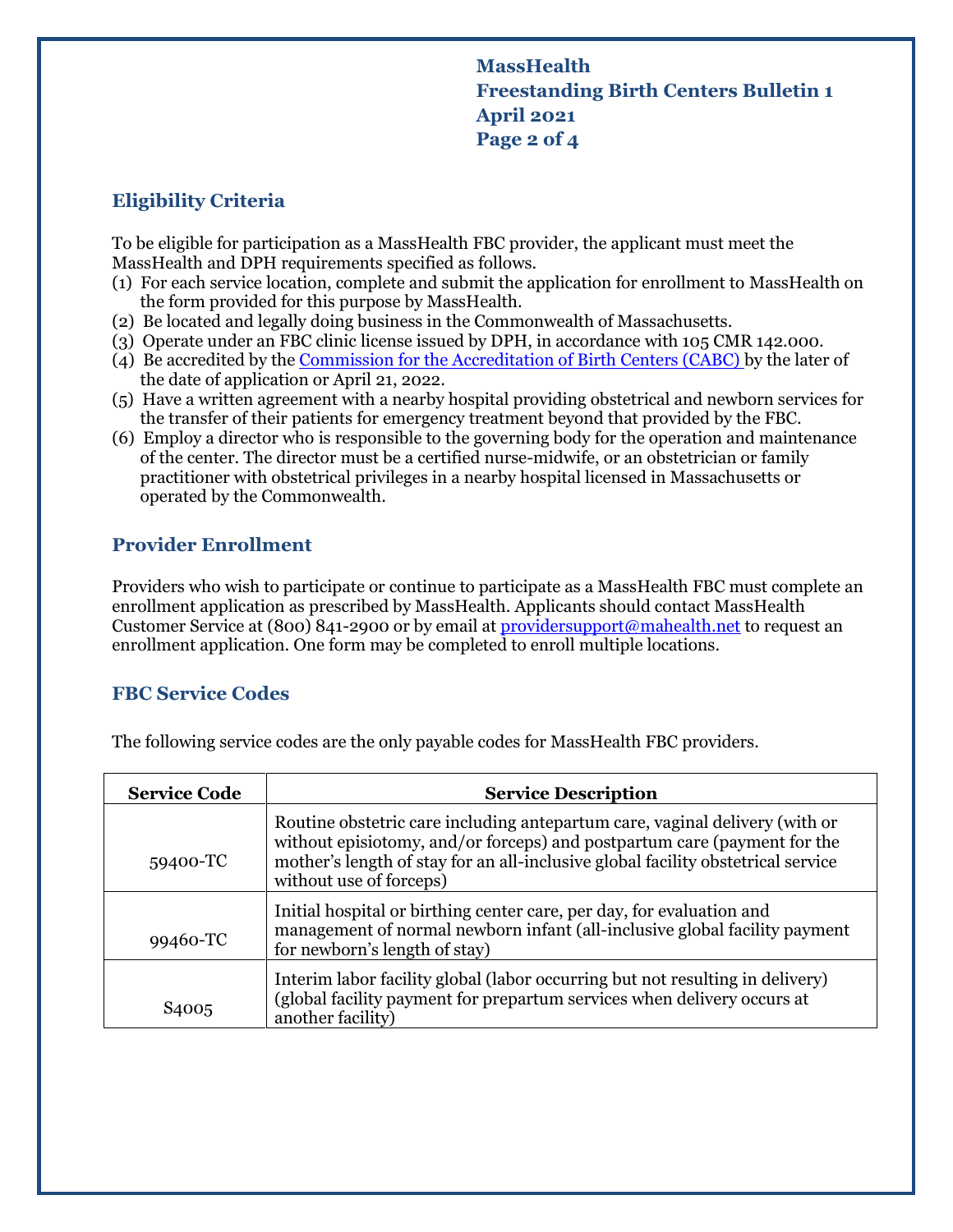**MassHealth Freestanding Birth Centers Bulletin 1 April 2021 Page 3 of 4**

#### **Service Limitations**

All FBCs participating in MassHealth must comply with the regulations governing MassHealth, including but not limited to 130 CMR 450.000: *Administrative and Billing Regulations*.

FBCs must render services in accordance with all applicable statutes and regulations, including DPH's regulations at 105 CMR 142.000, and all applicable regulations cited therein.

FBCs may render services only to members who experience low-risk pregnancies. Surgical procedures must be limited to those normally provided during an uncomplicated birth, including episiotomy and repair. Surgical procedures such as forceps delivery, tubal ligation, abortion, or cesarean section must not be performed in birth centers.

No general or regional anesthesia may be administered, except that local anesthesia may be administered when performed within the scope of practice of the health care provider.

Members who are participating in the PCC plan do not require a referral for FBC services.

#### **Member Eligibility**

According to MassHealth regulations at 130 CMR 450.231: *General Conditions of Payment*, a provider is responsible for verifying member eligibility before the delivery of a service. Providers must also ensure that the services provided are covered under the individual's MassHealth coverage type before service delivery. Information relating to member eligibility checks and coverage types is available on the MassHealth website at [www.mass.gov/masshealth](http://www.mass.gov/masshealth) under "MassHealth Provider Information."

#### **Billing Instructions**

This bulletin, as well as MassHealth companion guides for electronic transactions and paperclaim billing guides, is available on the MassHealth website at [www.mass.gov/masshealth](http://www.mass.gov/masshealth) under "MassHealth Provider Library."

#### **Recordkeeping Requirements (Medical Records)**

FBCs are governed by MassHealth recordkeeping provisions at 130 CMR 450.205: *Recordkeeping and Disclosure* and DPH regulations at 105 CMR 140.302: *Patient Records*.